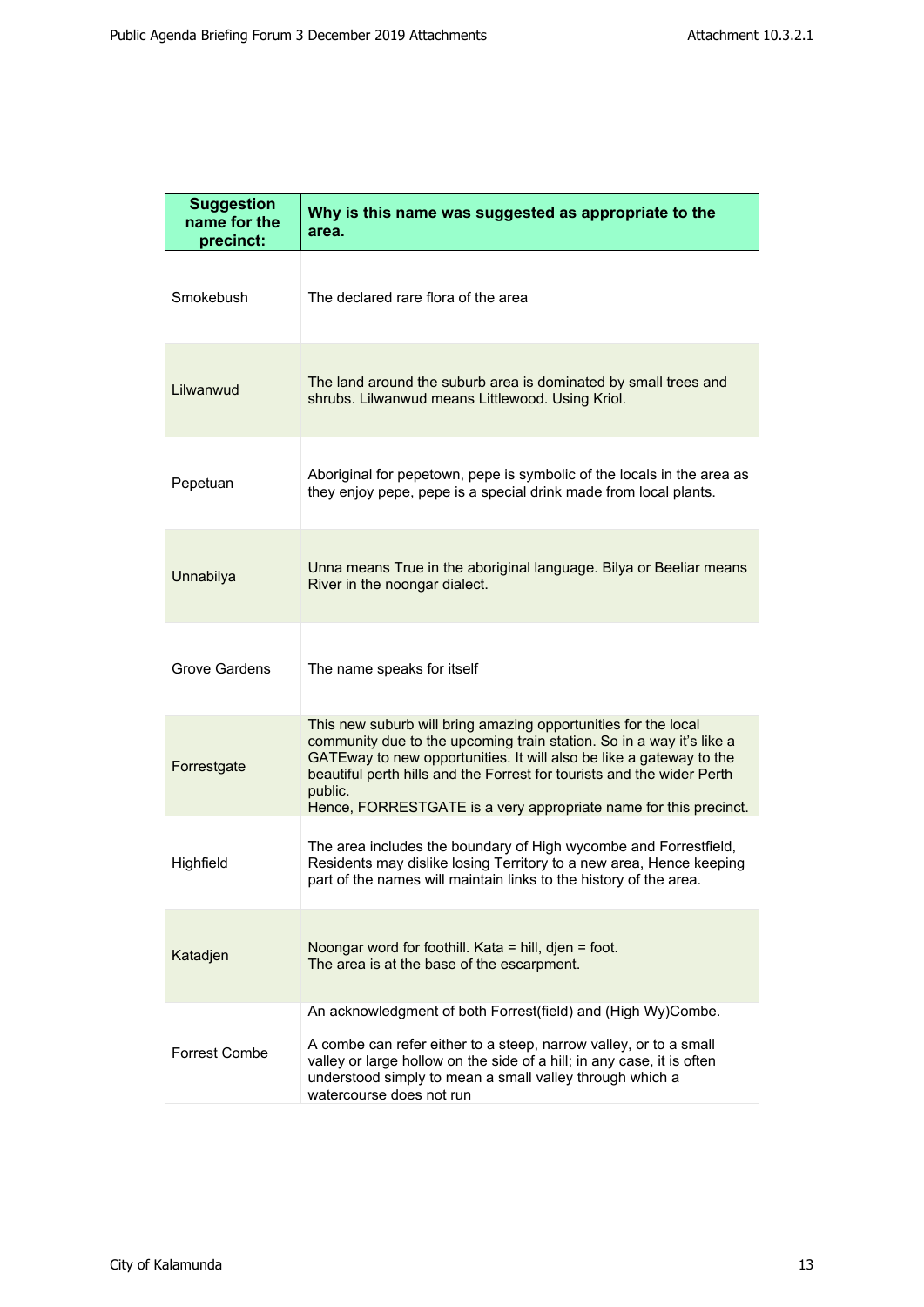| Giaginye              | Aboriginal word for welcome                                                                                                                                                                                                                                                                                                                                               |
|-----------------------|---------------------------------------------------------------------------------------------------------------------------------------------------------------------------------------------------------------------------------------------------------------------------------------------------------------------------------------------------------------------------|
| <b>Wyndance Creek</b> | I believe its more of a spirtual connection rather then<br>documentational. As you move through the same the wind dances<br>on the grass and leaves. It look as if you can watch the wind dance<br>left right back and forth. Probably due to the microclimate i which he<br>creek area provides.                                                                         |
| Quendavale            | Quenda is 'bandicoot' as it's Noongar name, local to the area of the<br>suburb. It suits the area nicely by highlighting that.                                                                                                                                                                                                                                            |
| <b>Bina Hollow</b>    | I think any name chosen should reflect the geography or features of<br>the land and surrounding area. Since Poison Gully isn't a very nice<br>name, 'Something Hollow' seems appropriate given the definition of<br>hollow is an 'elongated lowland between ranges of mountains, hills,<br>or other uplands, often having a river or stream running along the<br>hottom.' |
| <b>Berkroe Gully</b>  | Combination of all roads the area is bound by                                                                                                                                                                                                                                                                                                                             |
| <b>Bundalee</b>       | As this area will be apart of the City of Kalamunda which is know for<br>bush and trees Bundalee means Amoung the trees in Aboriginal                                                                                                                                                                                                                                     |
| Elouera               | It pays homage to the indigenous people meaning "a pleasant place"<br>and it gives the new area a positive name                                                                                                                                                                                                                                                           |
| Noongar               | It's the aboriginal name in Western Australia we need to keep<br>continuing the growth of the name so it won't die off                                                                                                                                                                                                                                                    |
| Mulgarup              | In Nyoongar language, this means "place of thunder." This name<br>could reference the sound of trains once the new station begins<br>operation, but it could also refer to the idea of this new suburb<br>"making a noise" - being a source of activity, action and excitement<br>within the City of Kalamunda.                                                           |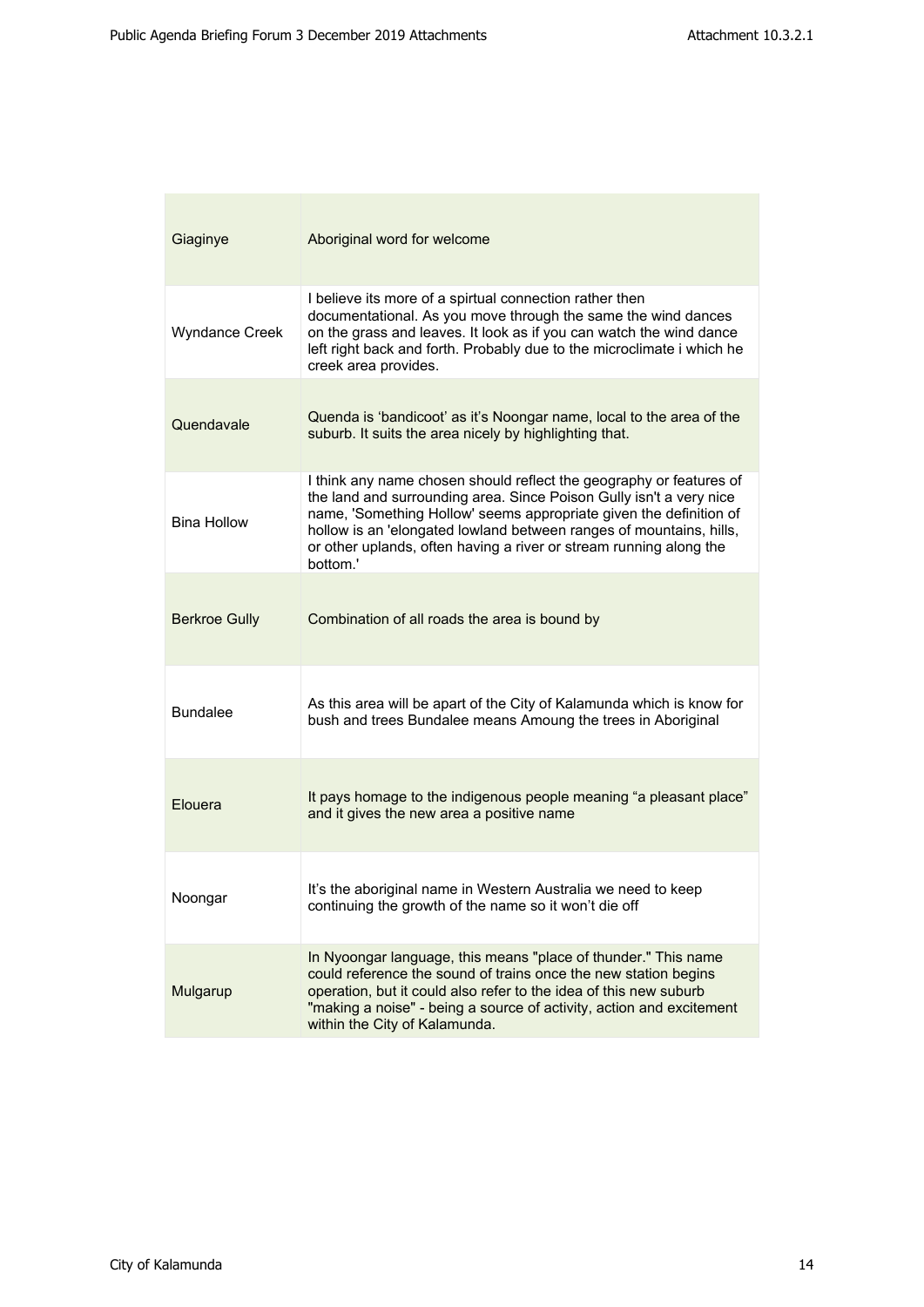| Eastliegh                          | Eastliegh is a lovely area in Britain, and I feel the name is rather<br>matched to the "Eastly" winds; the foothills are famous for this. Also,<br>it is linked the the East side of Perth.                                                                                                                                                                         |
|------------------------------------|---------------------------------------------------------------------------------------------------------------------------------------------------------------------------------------------------------------------------------------------------------------------------------------------------------------------------------------------------------------------|
| Roeberkson Creek                   | The name was suggested on where it's location is and name of the<br>streets and places it is near.                                                                                                                                                                                                                                                                  |
| Corymbia                           | Not only do we already have the Corymbia festival in the area, but I<br>believe it pays a wonderful tribute to the Marri trees us hills/foothills<br>residents all know and love. As vegetation has had to be removed for<br>the project to take place, I think it is all the more important to<br>appreciate and pay tribute to our beautiful natural environment. |
| Warrabilya                         | This means 'bad river' in Noongar and references the name 'Poison<br>Creek'. It sounds nice too.                                                                                                                                                                                                                                                                    |
| Boorna-Wangkiny<br>(Message Stick) | message sticks travel far and wide                                                                                                                                                                                                                                                                                                                                  |
| Pertaringa                         | It's aboriginal meaning is belongs to the hills<br>And I thought it sounded fitting                                                                                                                                                                                                                                                                                 |
| Acacia Park                        | Acacia is local flora to the area and appropriate for the shire                                                                                                                                                                                                                                                                                                     |
| <b>Foothills</b>                   | It is located at the foot of our of beautiful hills with tranquility.                                                                                                                                                                                                                                                                                               |
| Stirk                              | I find it fitting because of the early settlers Frederick and Elizabeth<br>Stirk.                                                                                                                                                                                                                                                                                   |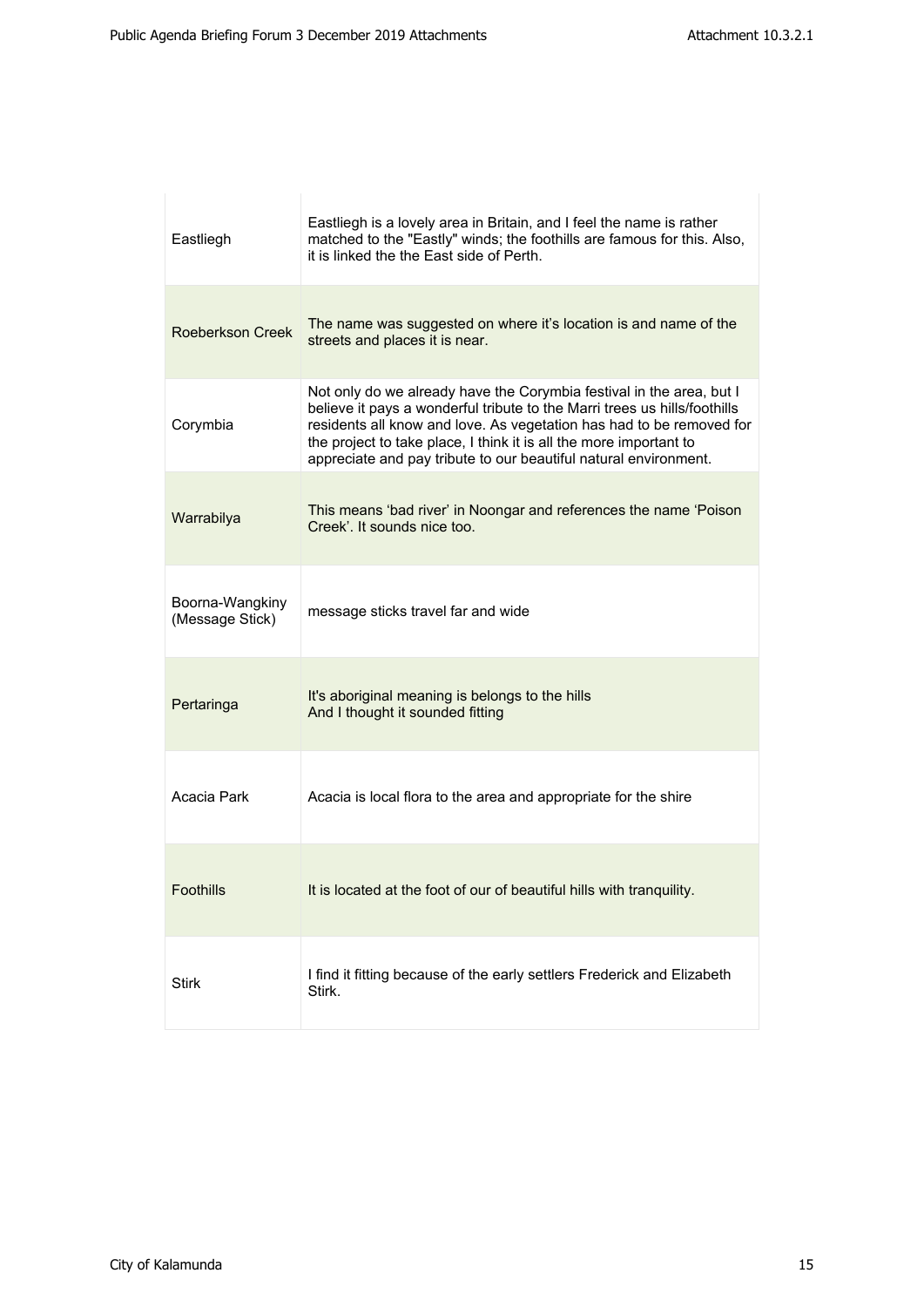| Cockatoo Ridge | Three species of vulnerable or endangered black cockatoos call this<br>area home, roosting in the large native trees.                                                                                                                                                                                                                                                                      |
|----------------|--------------------------------------------------------------------------------------------------------------------------------------------------------------------------------------------------------------------------------------------------------------------------------------------------------------------------------------------------------------------------------------------|
| Mason Grove    | Benjamin Mason was an early developer of the area                                                                                                                                                                                                                                                                                                                                          |
| Munday         | Munday led the Beeloo people who lived in the area to be named.                                                                                                                                                                                                                                                                                                                            |
| Hillside       | Close to the hills                                                                                                                                                                                                                                                                                                                                                                         |
| <b>Beeloo</b>  | Beeloo was the name given to the original group of Aboriginal people<br>who lived in the area.                                                                                                                                                                                                                                                                                             |
| Grevillea      | Native Flora currently found in the area prior to development                                                                                                                                                                                                                                                                                                                              |
| Currie         | The First European owner of this land was Mark John Currie. The<br>land was known as Swan Location 28 and stretched from just east of<br>now Hawtin Road to the Swan River at Garvey Park, Redcliffe.<br>Currie was the Surveyor who marked out the original Lots in the area<br>and was granted the land in 1832 for a price of 1 Peppercorn to be<br>paid on the 25th of March each year |
| Roeshire Gully | It incorporates the roads on the borders :)                                                                                                                                                                                                                                                                                                                                                |
| Warren         | Named after David Warren, the inventor of the black box. Relevant<br>due to it's proximity to the airport.<br>https://en.wikipedia.org/wiki/David_Warren_(inventor)                                                                                                                                                                                                                        |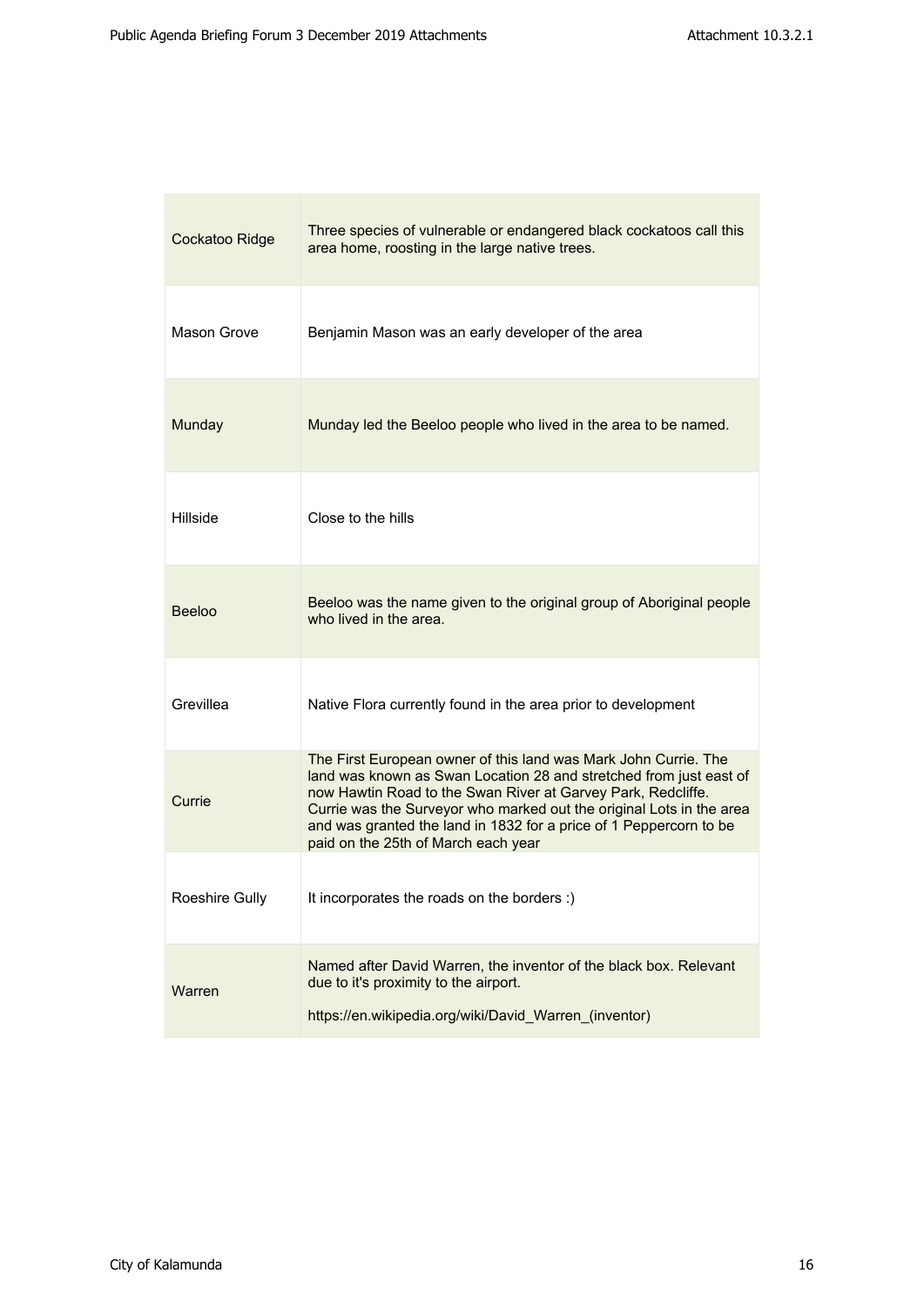| Poison Gully            | local creek in the area                                                                                                                                                                                                                                                                                                                                                                                                     |
|-------------------------|-----------------------------------------------------------------------------------------------------------------------------------------------------------------------------------------------------------------------------------------------------------------------------------------------------------------------------------------------------------------------------------------------------------------------------|
| <b>Bluebell Gully</b>   | <b>Shiree Dunstall</b>                                                                                                                                                                                                                                                                                                                                                                                                      |
| Kooboolong              | Kooboolong is the Noongar word for frog. The name is appropriate<br>because it celebrates our local animals and our traditional owners. It<br>also ties in with the name of Kalamunda because they are both<br>Noongar words.                                                                                                                                                                                               |
| Wiggersdale             | Because it is my nickname and we give back to this community<br>through rotoract and my dad works in Forrestfield and my Mum in<br>High Wycombe. My brother and sister both work in the shire. We just<br>give back.                                                                                                                                                                                                        |
| High Wycombe            | Because the new train station is in High Wycombe. And naming the<br>new area High Wycombe connects the whole area together                                                                                                                                                                                                                                                                                                  |
| Wollong                 | '- Wollong is the/a documented Noongar name for the local plant<br>'The Running Postman' (Kennedia prostrata). I feel that it is<br>important in this day and age for people to become more connected<br>to their community through plants and animals because we as a<br>society know little about what surrounds us. By choosing a local<br>plant people can learn to identify it with themselves and their<br>community. |
|                         | - Despite not being built to carry mail, the location of a new train line<br>(and station) could tie in to the theme of speed by 'running' people<br>around, and if you could persuade the department of transport to<br>make the train line be signified by a scarlet red, it would also tie in to<br>the plant's other given name (The Scarlet Runner).                                                                   |
| Barragup                | it's the Aboriginal name for Forrestfield                                                                                                                                                                                                                                                                                                                                                                                   |
| Forrestfield<br>Central | It represents the fact that it's a central node. That it's in Forrestfield<br>but clearly distinguishable from High Wycombe or Forrestfield. Like<br>Grand Central it sounds like it's the place to be or the place to go.<br>You want people to be drawn there and a name is important in telling<br>people it's a destination not just another "suburb"                                                                   |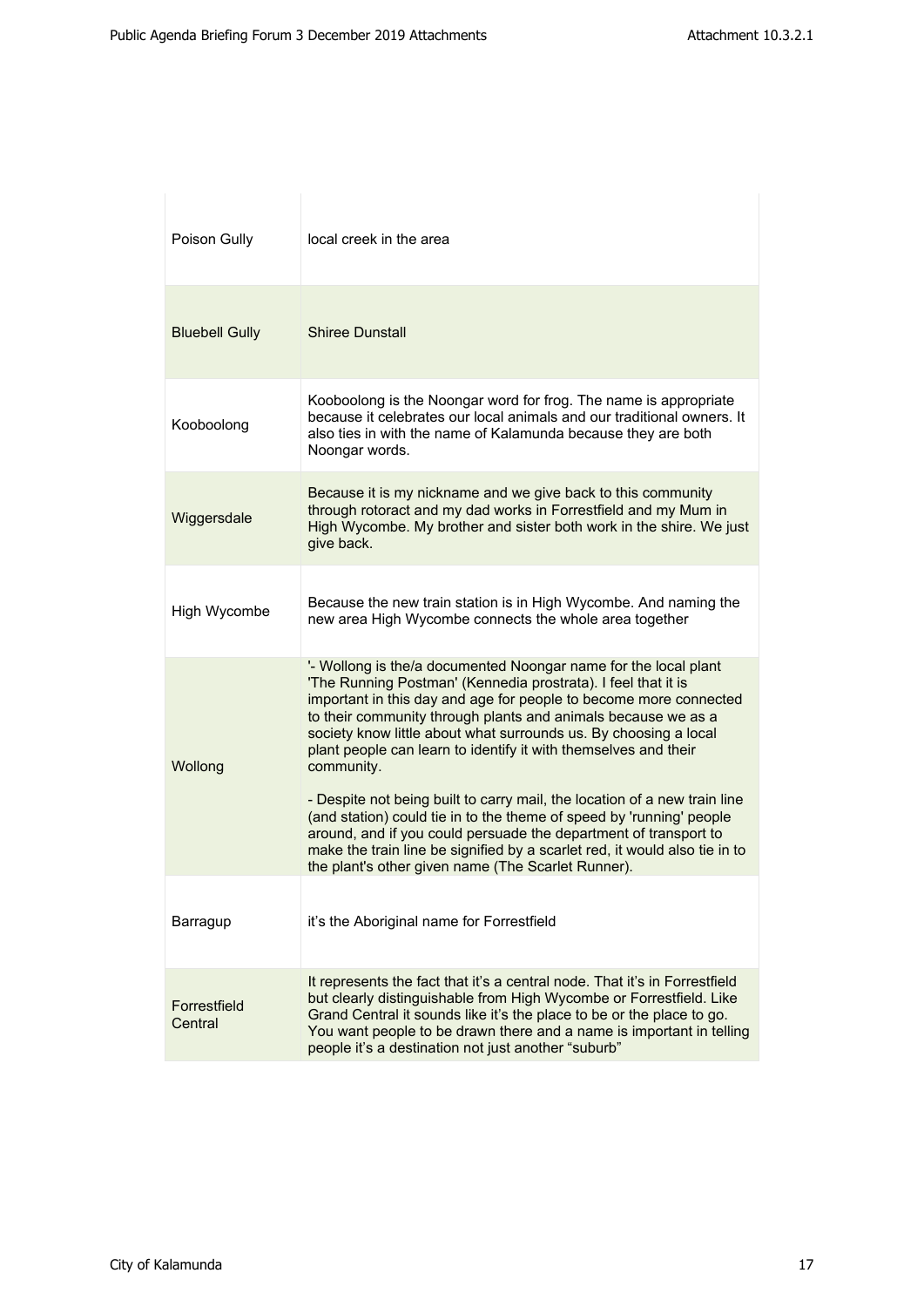| Creekside             | In developing the precinct structure plan, the community requested<br>that the area be natural and celebrate the local creeks and streams.                                                                                                                                                                                                                                                                                                                                                                                                                                                                   |
|-----------------------|--------------------------------------------------------------------------------------------------------------------------------------------------------------------------------------------------------------------------------------------------------------------------------------------------------------------------------------------------------------------------------------------------------------------------------------------------------------------------------------------------------------------------------------------------------------------------------------------------------------|
| Quenda Park           | Quenda or Bandicoot is indigenous to the area, an icon to many who<br>live here by also under threat by development. Using Quenda Oarks<br>as the name will bring familiarity and awareness to the community.                                                                                                                                                                                                                                                                                                                                                                                                |
| Koorliny              | This is a Noongar word meaning "movement", as in "coming" or<br>"going" or "travelling" (see<br>https://www.noongarculture.org.au/glossary/noongar-word-list/).<br>Naming the suburb Koorliny is a recognition of the original<br>inhabitants and also acknowledges the area as a travel hub for the<br>hills community as it is bordered by a major highway, grain railway,<br>and the new Forrestfield Station.                                                                                                                                                                                            |
| <b>Berkshire Park</b> | A nod to Berkshire road and some of the lovely tucked away parks<br>that forrestfield has.                                                                                                                                                                                                                                                                                                                                                                                                                                                                                                                   |
| <b>Gumnut Valley</b>  | The Kalamunda Shire's logo is of gumnuts. We have beautiful<br>gumnut water features throughout the Shire of Kalamunda.<br>Additionally, May Gibbs, the Author of the Gumnut Babies books,<br>spent time in the Perth hills which no doubt helped inspire her ideas<br>and illustrations for the Gumnut Babies book.                                                                                                                                                                                                                                                                                         |
| Magnifica             | This name derives from the name of the 'Thelymitra magnifica'<br>(Crystal Brook sun orchid) plant native to the Forrestfield region,<br>according to a 2008 Flora and Vegetation report available at the<br>following address: file:///Users/Shannon1/Downloads/Appendix-B-<br>Flora-and-Vegetation-Survey-VDM-Environmental-December-<br>2008.pdf<br>Additionally, the etymology for 'magnifica' provides such terms as<br>'great', 'eminent', 'distinguished', or 'magnificent', as state by David<br>Gledhill in his 2008 book, "The Names of Plants", published by<br><b>Cambridge University Press.</b> |
| <b>HIGHFIELD</b>      | It's inbetween high wycombe and forrestfield                                                                                                                                                                                                                                                                                                                                                                                                                                                                                                                                                                 |
| Karlup                | Noongar word for fireplace, home, hearth                                                                                                                                                                                                                                                                                                                                                                                                                                                                                                                                                                     |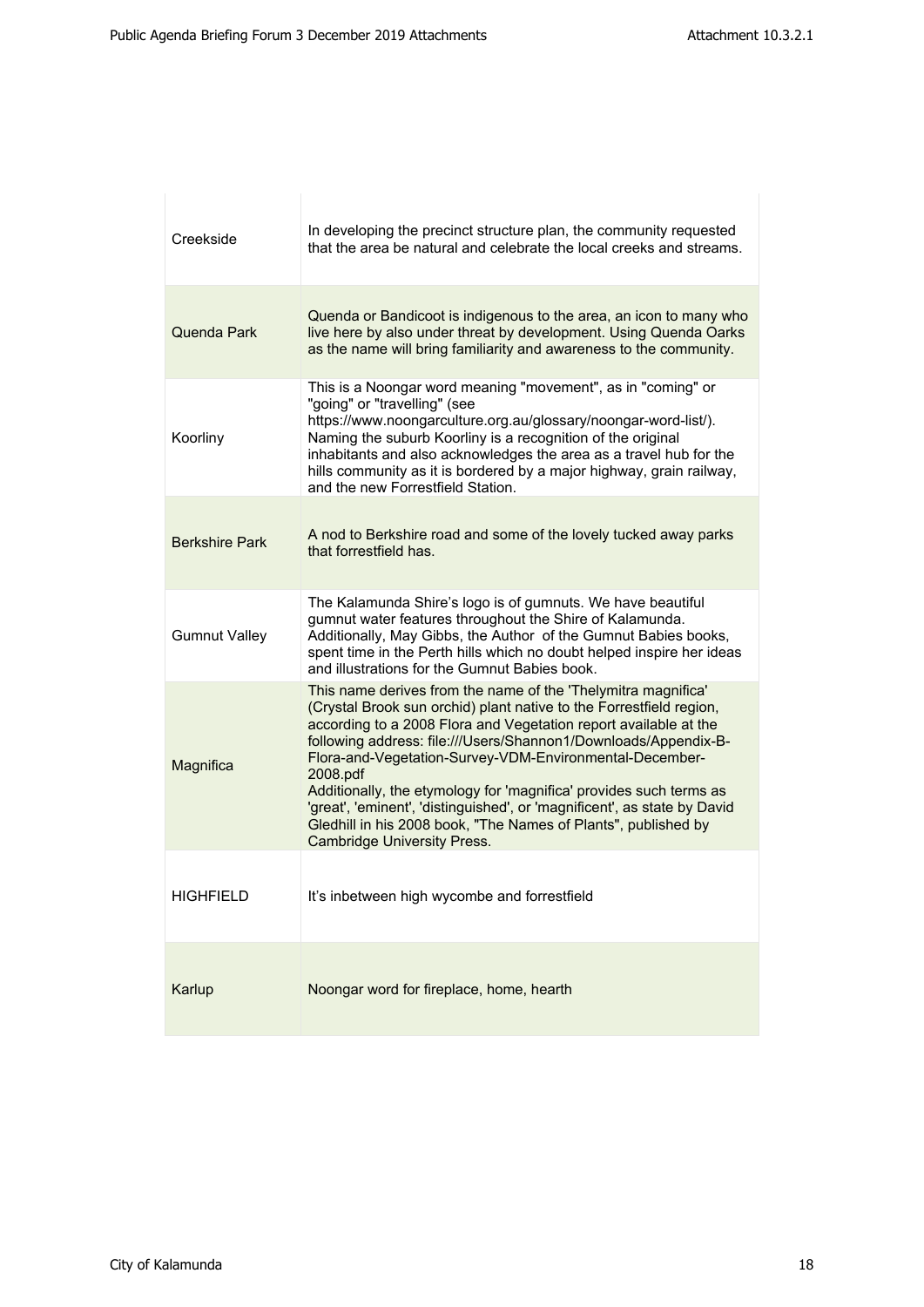| Kaladinya or<br>Kaladenia                                                                     | Caladenia is a wildflower with over 100 species common to WA.<br>Spelling it as Kaladenia will relate it to Kalamunda. Even if people<br>haven't heard of Kaladenia, they can assume it might be near<br>Kalamunda. Also changing the ending from -ia to -ya as with the<br>beautiful sounding Kardinya will give it an Aboriginal look, and<br>reduce the number of syllables from 5 to 4. (The -ia suffix is a<br>universal ending for a geographic name as well as for flowers). the<br>changed spelling will also make it easier to find in a Google search.                                                                                                                                                                                                                                                                                                                                                                                                   |
|-----------------------------------------------------------------------------------------------|--------------------------------------------------------------------------------------------------------------------------------------------------------------------------------------------------------------------------------------------------------------------------------------------------------------------------------------------------------------------------------------------------------------------------------------------------------------------------------------------------------------------------------------------------------------------------------------------------------------------------------------------------------------------------------------------------------------------------------------------------------------------------------------------------------------------------------------------------------------------------------------------------------------------------------------------------------------------|
| Jerrabinyan                                                                                   | According to this website Jerrabinyan was the local name for<br>Lesmurdie Falls so it would be nice to honour this with the naming of<br>this suburb even if it isn't quite in the precinct it is within the<br>catchment area.<br>https://friendsofupperlesmurdiefalls.org/history                                                                                                                                                                                                                                                                                                                                                                                                                                                                                                                                                                                                                                                                                |
| Quenda / Quenda<br>Park / Quenda<br>Brook / Quendaton<br>/ Quenda Vale (<br>you get the idea) | The City of Kalamunda are leaders in protecting and promoting<br>education of the local quenda population with their signage around<br>the city of Kalamunda roads. This area is full of Quenda which can<br>live harmoniously with business/residents is there is enough care &<br>education of them. It would be nice for the City of Kalamunda to<br>recognise and be praised for promoting a local indigenous species.<br>Quenda have also been recently found to be in existance only in the<br>SW of Australia. They are distinct from the east coast Southern<br>Brown Bandicoots and have not yet received any promotion as being<br>a unique species but the City of Kalamunda could be leaders in<br>doing so. This would be fabulous from a environmental viewpoint as<br>well as having a positive tourist impact. Be the City that animal<br>lovers want to travel to, to get that insta worthy photograph of our<br>beautiful & unique flora & fauna |
| <b>CONTINUA</b>                                                                               | CONTINUA is the plural of continuation.<br>The new suburb is a continuation of the growth of the Shire in a<br>number of wayshence the plural.<br>The train station is just one. Another is the TOD Connector                                                                                                                                                                                                                                                                                                                                                                                                                                                                                                                                                                                                                                                                                                                                                      |
| Smoke Bush                                                                                    | The rare native plamt to the area.                                                                                                                                                                                                                                                                                                                                                                                                                                                                                                                                                                                                                                                                                                                                                                                                                                                                                                                                 |
| Edney                                                                                         | The boarers name is grace and named after one of our little girls at<br>edney primary school                                                                                                                                                                                                                                                                                                                                                                                                                                                                                                                                                                                                                                                                                                                                                                                                                                                                       |
| Edgemarsh                                                                                     | It is a combination of Heath Ledger and Billy Marshall.<br>Heath Ledger attended Mary's Mount Primary School in Gooseberry<br>Hill. At the age of 10, he had first acting experiences, starring in a<br>school production as Peter Pan in Guildford Grammar School and<br>played hockey in Forrestfield.<br>Forrestfield Speedway was started by Billy Marshall. The Forrestfield<br>speedway brought people over Perth to Forrestfield.                                                                                                                                                                                                                                                                                                                                                                                                                                                                                                                           |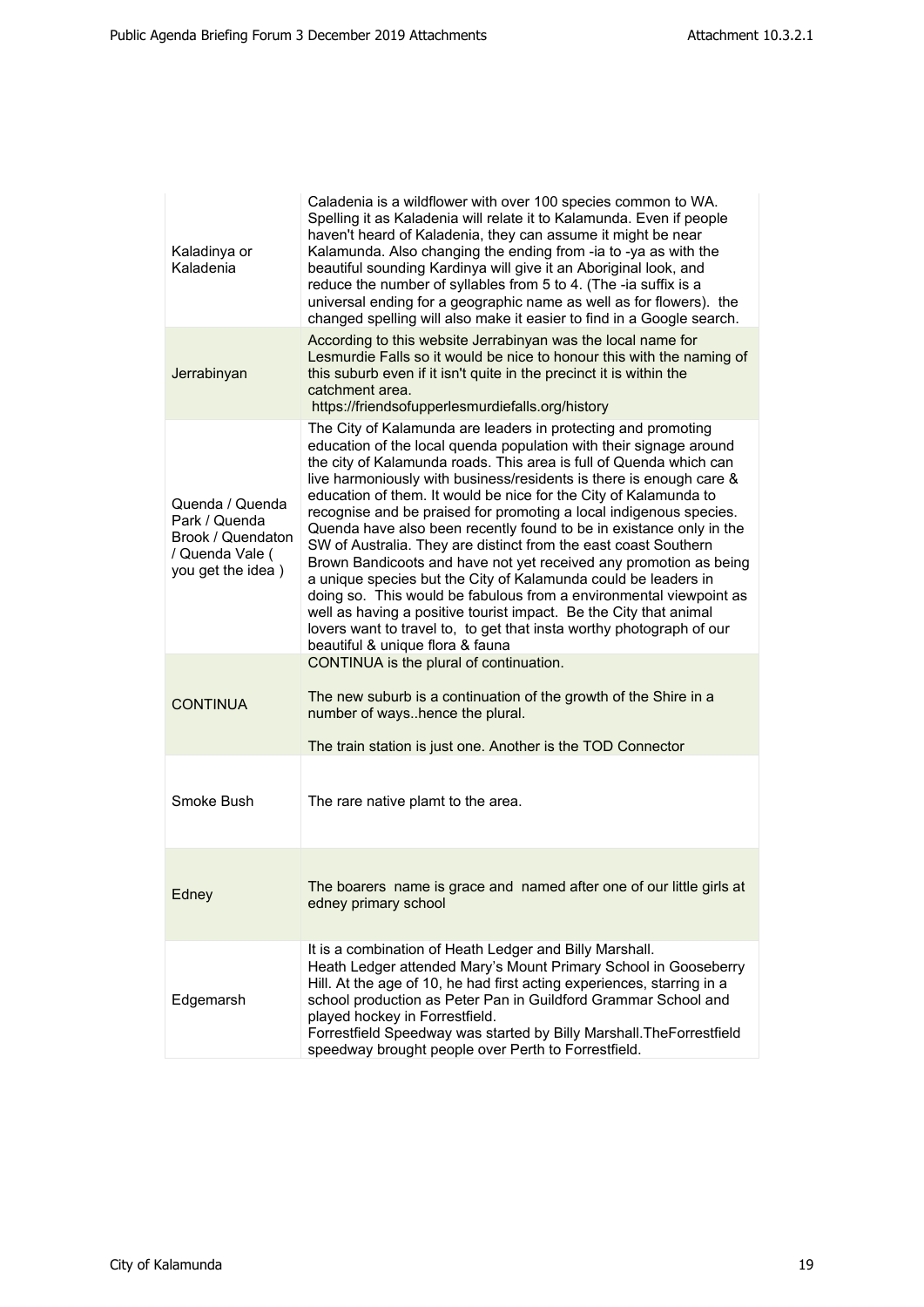| Kedalup                     | Noongar for daytime                                                                                                                                                                              |
|-----------------------------|--------------------------------------------------------------------------------------------------------------------------------------------------------------------------------------------------|
| Amaroo (Beautiful<br>Place) | Amaroo is Aboriginal for beautiful place and I'm sure it will be.                                                                                                                                |
| ALLAWAH                     | ALLAWAH - The name "Allawah" is Aboriginal in origin, from a local<br>term meaning 'make your abode here' or 'remain here' or 'stay here,<br>rest, sit down'                                     |
| Tallowwood                  | There was alot of Tallowwood (Eucalyptus trees in area before<br>development)                                                                                                                    |
| Cooyong/ Coojong            | http://www.kalamunda.wa.gov.au/files/cbeb2f7b-badb-48a5-a902-<br>a16900c1ba4d/Appendix-B-Flora-and-Vegetation-Survey-VDM-<br>Environmental-December-2008.pdf                                     |
| Abernethy                   | I think that's obvious                                                                                                                                                                           |
| Jennakatta                  | Noongar name; means foothills.                                                                                                                                                                   |
| Marlee                      | Marlee is Noongar for swan                                                                                                                                                                       |
| <b>Newburn</b>              | Newburn is the name of a locality that previously sat at and near this<br>site a few decades ago and is a nod to the old toponomy of the area.<br>It is also the name of a road in High Wycombe. |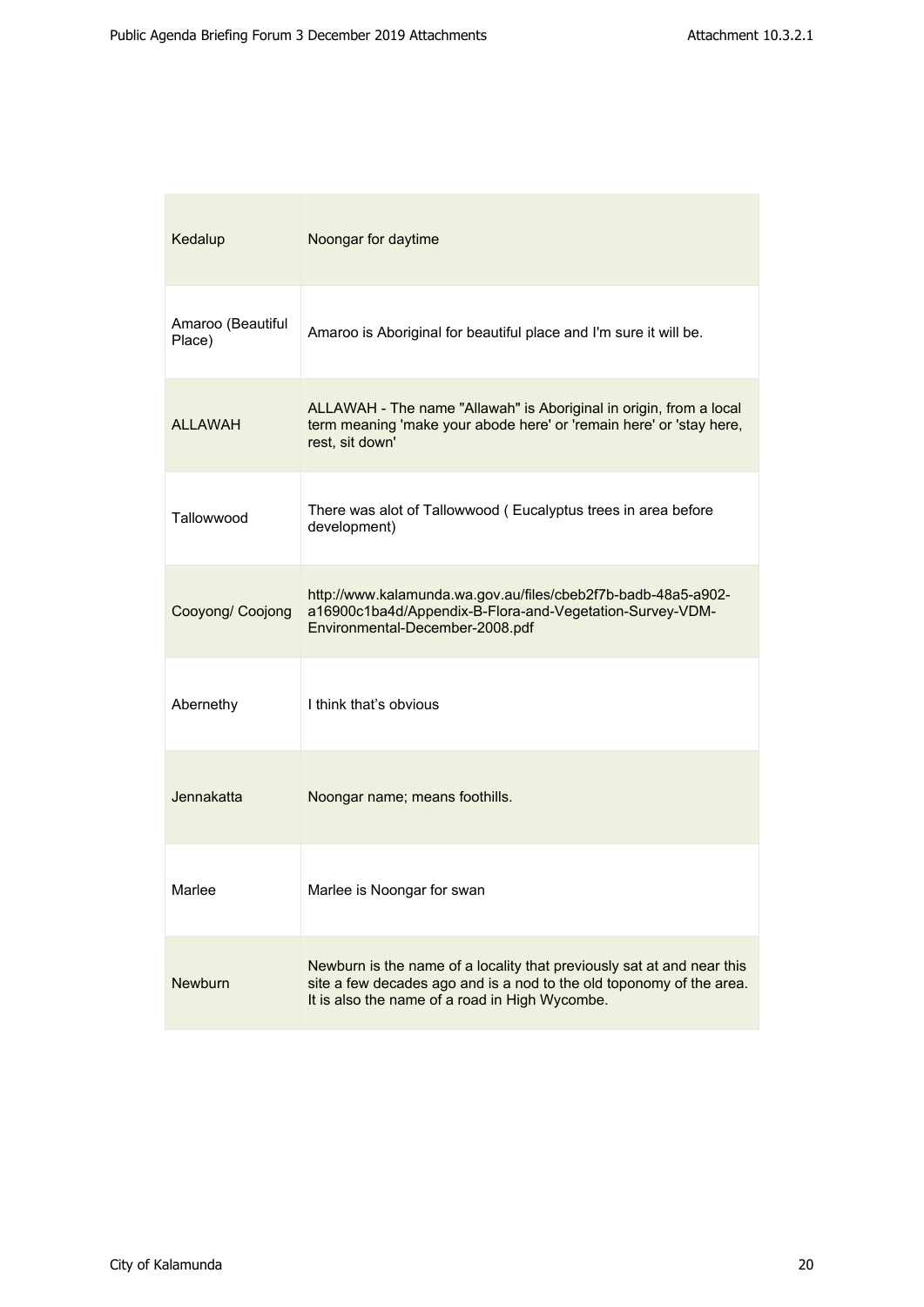| Darling           | In reference to the darling range                                                                                                                                                                                                                  |
|-------------------|----------------------------------------------------------------------------------------------------------------------------------------------------------------------------------------------------------------------------------------------------|
|                   | Geer-Lyons Estate Because of the accident that happened there back in the early 1900s                                                                                                                                                              |
| <b>Newburn</b>    | Newburn Rd (now entirely in High Wycombe) formed the northern<br>boundary of the suburb Newburn. This name has been lost through<br>expansion of the Airport.<br>It would be appropriate that Newburn Rd pointed towards a new,<br>reborn Newburn. |
| Foothills central | I think the name is appropriate as the location is in the foothills.                                                                                                                                                                               |
| Highfield         | High Wycombe and Forrestfield                                                                                                                                                                                                                      |
| Corymbia          | Already has a rich history in High Wycombe and Forrestfield with the<br>Corymbia Festival, and is the name of the beautiful Marri trees!                                                                                                           |
| Djena Bidee Rd    | Djena is Noongar for foot and Bidee means path--- Djena Bidee=<br>footpath                                                                                                                                                                         |
| Andersonia        | Andersonia are a protected Native plant in the Southwest region of<br>Western Australia, they are a very beautiful plant with a beautiful<br>name, i havent found any commemorate for them, and there is no<br>other street with this name yet.    |
| Caladenia         | Flora found in the Kalamunda Shire                                                                                                                                                                                                                 |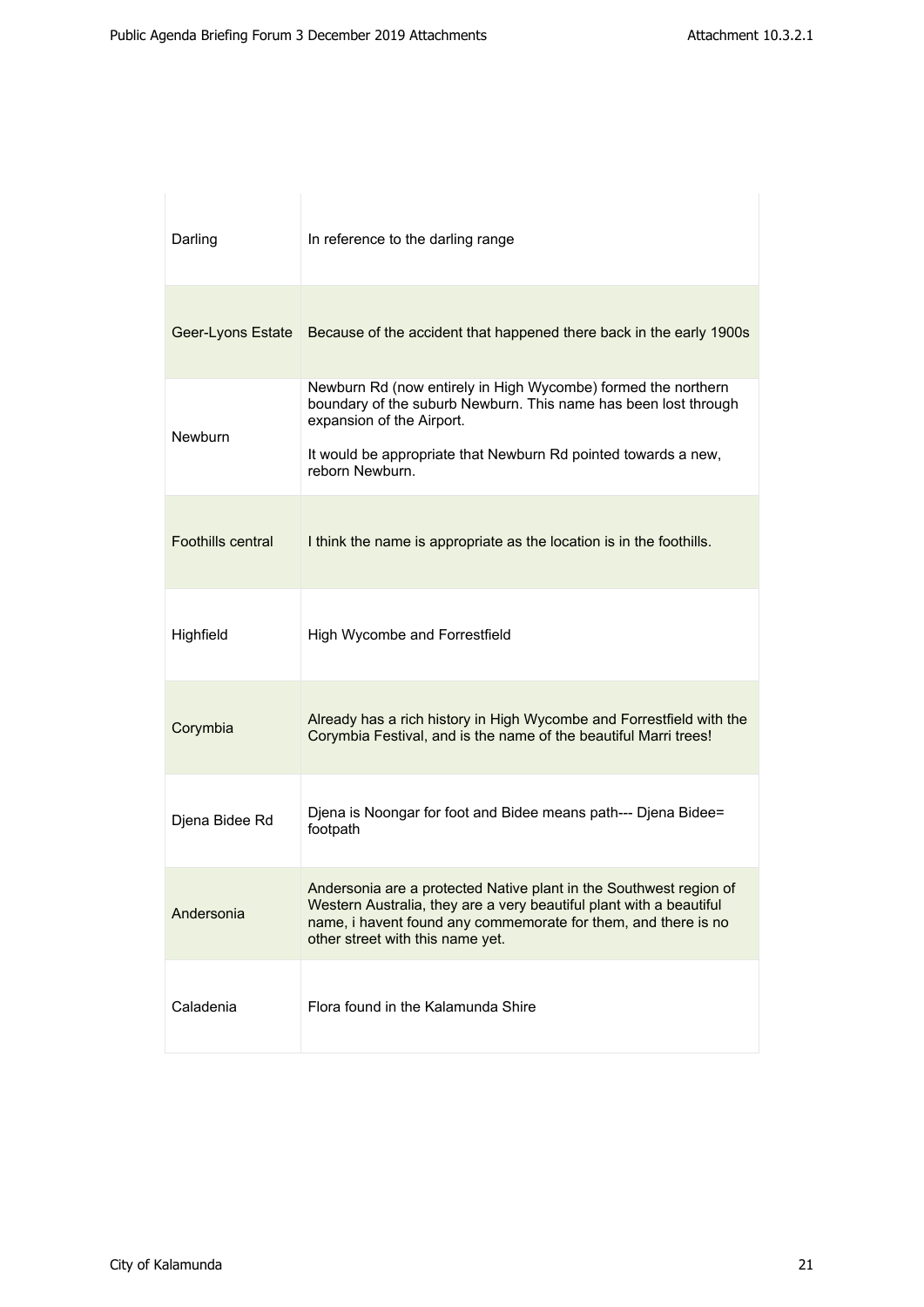| Hale                                   | Named after Charles Hale, who local folklore says settled the area in<br>1902.                                                                                                                                                                                                                                                                                                                                                   |
|----------------------------------------|----------------------------------------------------------------------------------------------------------------------------------------------------------------------------------------------------------------------------------------------------------------------------------------------------------------------------------------------------------------------------------------------------------------------------------|
| <b>Berkshire</b>                       | Because Berkshire Road will virtually run directly through the heart of<br>a he suburb, being a vital link between the connection of the major<br>road route of Row Hwy and the rail of the Forrestfield rail line.                                                                                                                                                                                                              |
| Yongamara                              | The English name 'kangaroo paw' has been translated into Noongar<br>as Yonga Marr wer that name is also used by Noongar for these<br>plants. The English name of the plant was derived from the shape of<br>the flowers, which resemble the paws ('mara' means 'hand') of a<br>Yonga (Kangaroo).                                                                                                                                 |
| <b>FORRESTGULLY</b>                    | Poison Gully Creek in Forrestfield is one of the boundaries.                                                                                                                                                                                                                                                                                                                                                                     |
| Gastrolobium                           | "Gastrolobium"<br>the plant Gastrolobium oxyobioides that poisoned stock belonging to<br>local settlers from this area<br>Significant number of the species accumulate monofluoroacetic acid<br>(the key ingredient of the poison known commonly as 1080), which<br>caused introduced/non native animal deaths from the 1840s in<br>Western Australia.                                                                           |
| Adnamira                               | I thought the name Adnamira may be a good choice because of the<br>creek Poison gully running along side the area proposed, as it's a<br>Aboriginal name meaning "flowing water".                                                                                                                                                                                                                                                |
| Karlup                                 | This is an aboriganl word. Fire place/hearth; meaning home/heart<br>country.<br>Some of my favourite names of perth places are aboriginal names.<br>Having family from overseas, they love learning of these names and<br>their meanings when visiting Perth. Having previously lived in the<br>foothills one of my favourite memories is the smell of people using<br>their fireplaces as well as burnoffs right before summer. |
| (The) Berkshires/<br><b>Berkshires</b> | The Berkshires is significant to the area for three reasons.<br>Firstly, the rolling landscapes and pockets of nature mirrors the<br>Berkshires in other areas of the world, Massachusetts in particular<br>linking a global community a sister region of the love of nesting in<br>nature.<br>Secondly the name Berkshires is signified already in a road name in<br>the region in Forrestfield.                                |
|                                        | Thirdly it adds a grandiosity to the region between nature and its<br>people and all that offers protection from development without                                                                                                                                                                                                                                                                                             |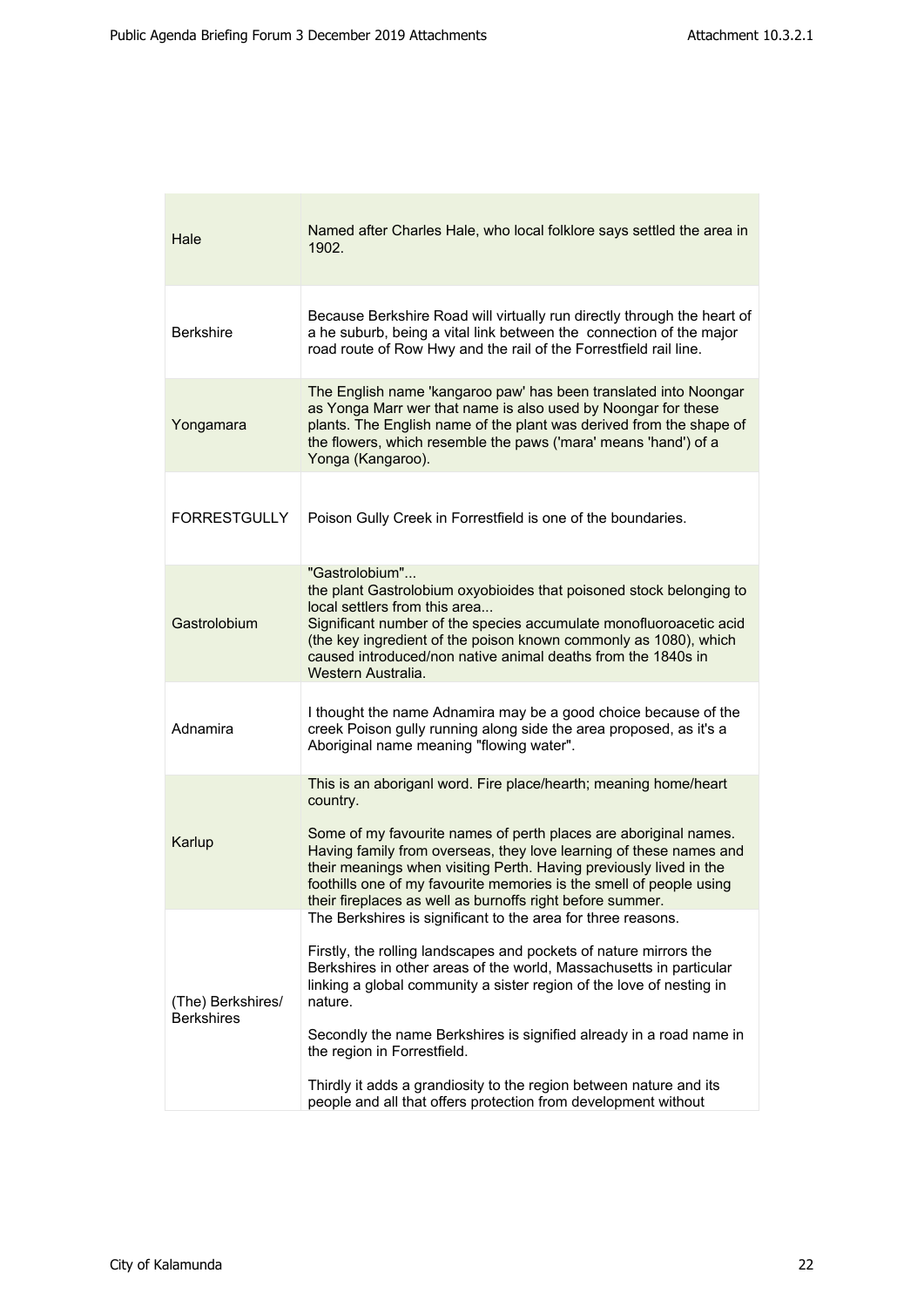|                               | planning environmental maintenance and protection from the city. It<br>is the perfect unity of nature preserving humans and humans<br>preserving nature.                                                                                                                                                                                                                                                                                                                                                                          |
|-------------------------------|-----------------------------------------------------------------------------------------------------------------------------------------------------------------------------------------------------------------------------------------------------------------------------------------------------------------------------------------------------------------------------------------------------------------------------------------------------------------------------------------------------------------------------------|
| Karlup                        | Nyoongar for "home/heart country"                                                                                                                                                                                                                                                                                                                                                                                                                                                                                                 |
| Darwinia                      | http://www.kalamunda.wa.gov.au/Waste-Environment/Managing-<br>Our-Reserves/Flora-Fauna/Flora/Declared-Rare-Flora-DRF                                                                                                                                                                                                                                                                                                                                                                                                              |
| Swainsona                     | The Swainsona is a beautiful native plant. Any new suburb name<br>should reflect something beautiful in our state                                                                                                                                                                                                                                                                                                                                                                                                                 |
| <b>Berkshire</b>              | Its the name of one of the prominent roads in the area                                                                                                                                                                                                                                                                                                                                                                                                                                                                            |
| Caladenia                     | The Grand Spider orchids scientific name is 'Caladenia Huegelii'<br>and is found in this area and is rare to come across.                                                                                                                                                                                                                                                                                                                                                                                                         |
| Carnabup                      | One of the main endangered fauna of Kalamunda includes the<br>carnaby black cockatoo. So including part of the name carnaby<br>raises more awareness for these creatures while also giving the<br>suburb a meaning behind it. The added up on the end is part of the<br>Australian Aboriginal language and use to mean either a water place<br>or meeting place. So with the name Carnabup we are including part<br>of the first language that was ever in Australia, while also including a<br>bird that is native to Kalamunda. |
| <b>Hale Railway</b><br>Parade | In 1902 Charles Hale had planted the trees and plants etc and then it<br>was a railway later on. So thought it would be appropriate to name<br>after him.                                                                                                                                                                                                                                                                                                                                                                         |
| Karda Gully                   | Karda means 'hills' in the language of the Nyoongar people and gully<br>ties with poison gully                                                                                                                                                                                                                                                                                                                                                                                                                                    |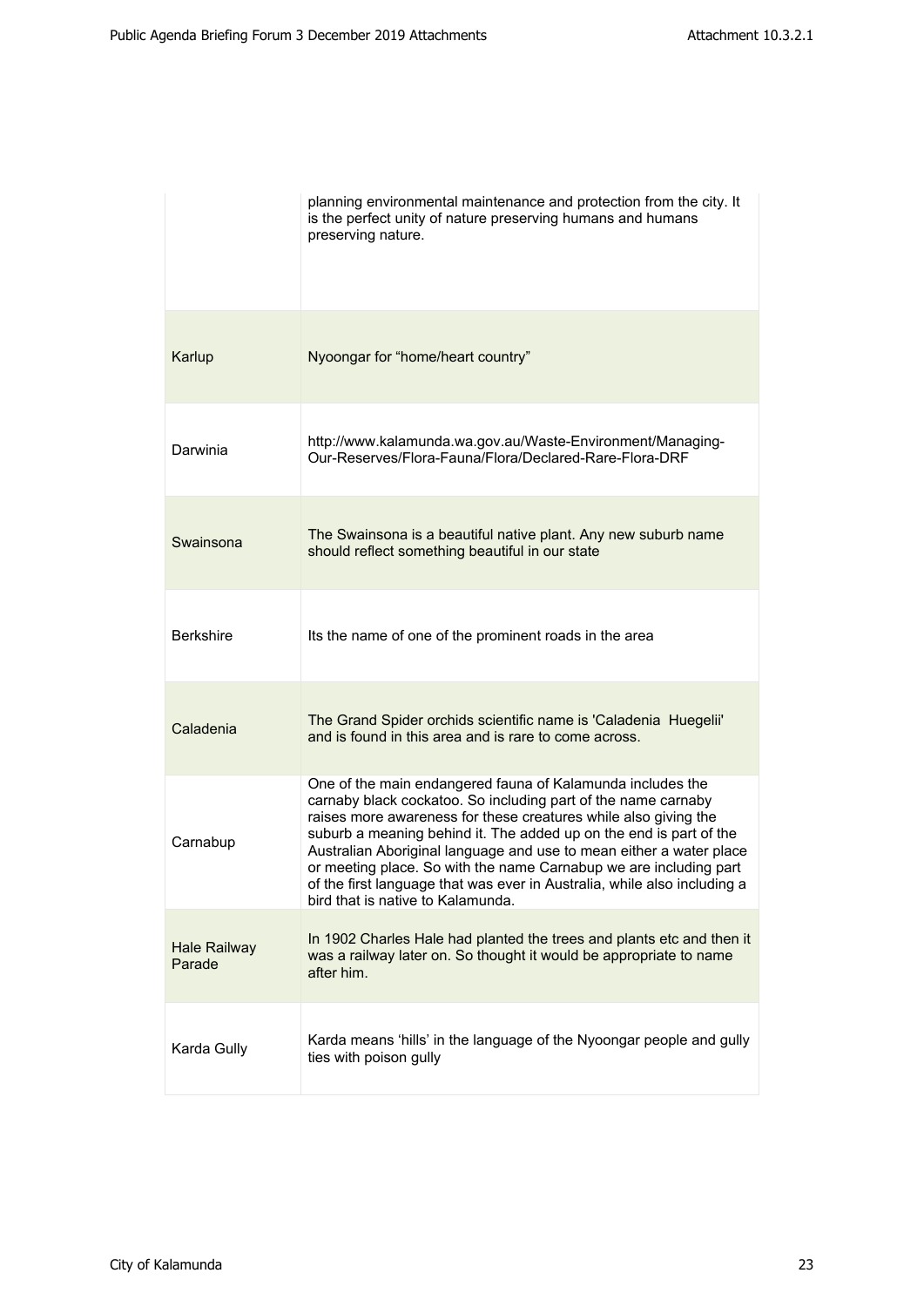| Karlup - Fire<br>place/hearth;<br>meaning<br>home/heart<br>country. | Karlup & Moort Boodja (Heart - Country)<br>Kalil/koolark in Noongar means home or heart-country. Ngany kurt<br>ngany karla - our heart, our home.                                                                                                                                                                                                               |
|---------------------------------------------------------------------|-----------------------------------------------------------------------------------------------------------------------------------------------------------------------------------------------------------------------------------------------------------------------------------------------------------------------------------------------------------------|
| Fern Gully                                                          | It sounds pleasant and reflects the flora in the area                                                                                                                                                                                                                                                                                                           |
| Quenda or<br>Quenda Grove                                           | I grew up there and parents still live in Brae Rd. As a child, the<br>bandicoots would visit us and we would feed them mandarins.                                                                                                                                                                                                                               |
| Balkana                                                             | Balka is a blackboy in Noonyar language                                                                                                                                                                                                                                                                                                                         |
| Koorden                                                             | It is the Noongar word for 'Red Gum' a eucalytus tree that is found in<br>this area of the Perth bush known for its bright flowers.                                                                                                                                                                                                                             |
| Lv-426                                                              | I thought the name was funny and might suit the area.                                                                                                                                                                                                                                                                                                           |
| Barooga                                                             | Barooga is an aborginal name with meaning - My home. This is<br>relevant and important for all residents in the area as they call it my<br>home and feel home. This name exists in the list below with meaning<br>- http://www.housenameheritage.com/hnh_wsc_aboriginal.asp                                                                                     |
| Windfield or wind<br>valley                                         | Forrestfield gets quite windy.                                                                                                                                                                                                                                                                                                                                  |
| <b>Dundas</b>                                                       | The main road runs through the train station. Dundas name has to<br>do with a community person who helped the local community<br>including the scouts. I went to school with his daughter.<br>Unfortunately he died too young while helping the community falling<br>off the top of the bus while loading scout's luggage on top. A<br>generous man and family. |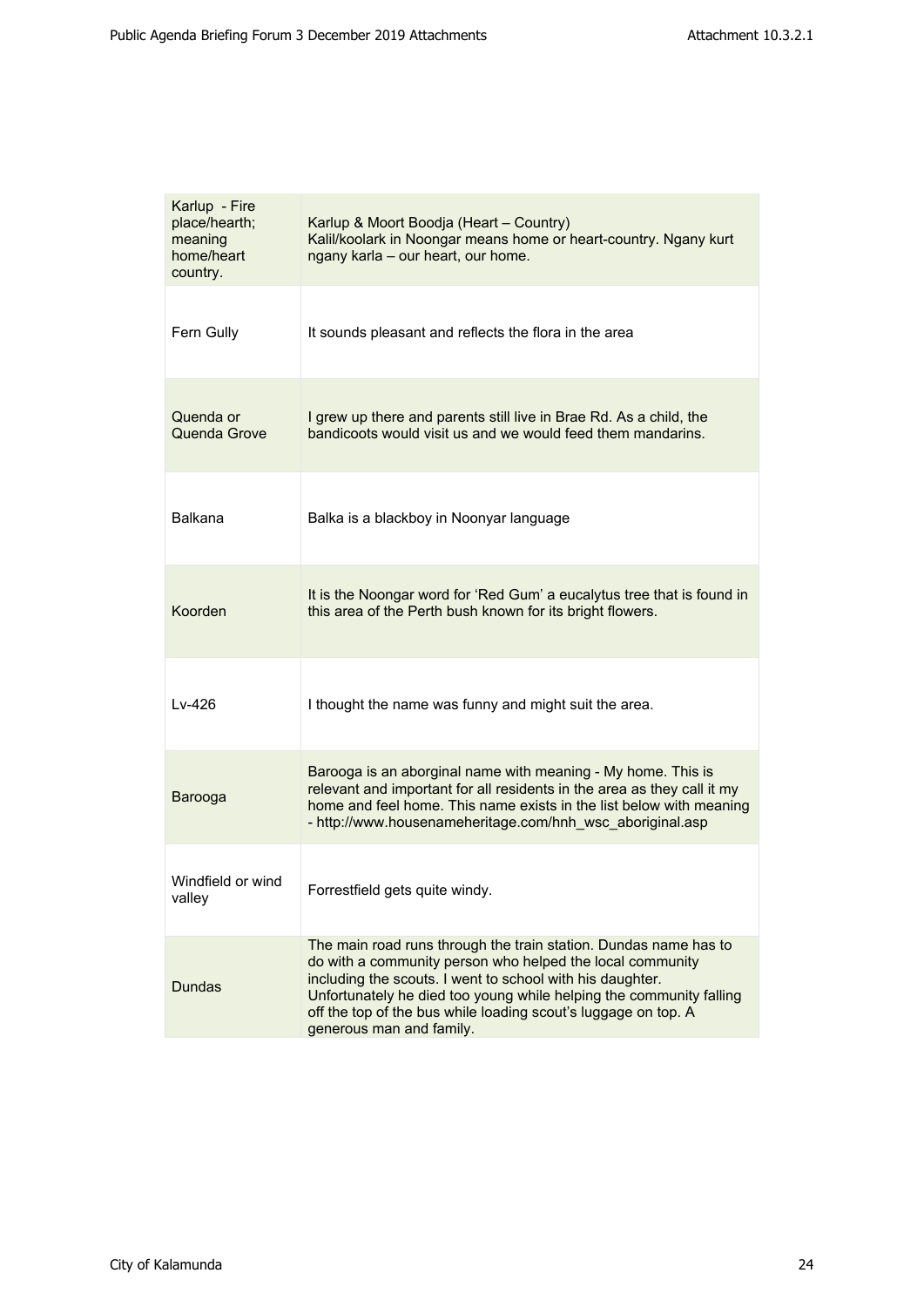| High Wycombe            | It should be called High Wycombe because it is in High Wycombe. In<br>the 1980 this are was Maida Vale and was changed to High<br>Wycombe when the Roe Highway split Maida Vale in two.                        |
|-------------------------|----------------------------------------------------------------------------------------------------------------------------------------------------------------------------------------------------------------|
| Jerrabinyan             | As the name is Aboriginal for Lesmurdie Falls and my parents<br>first house was built on Falls after the Second World war and my<br>Dad built it from scratch with no mortgage.                                |
| Poison Creek<br>Flats   | Local historical names used.                                                                                                                                                                                   |
| The Breeze              | Open to go anywhere                                                                                                                                                                                            |
| High Wycombe<br>Central | This name would be appropriate for the future development as the<br>central part of High Wycombe                                                                                                               |
| Carnaby                 | It is a tribute to the Carnaby Cockatoo - a distinctive, endangered<br>cockatoo that is known to frequent the area. It is also a tribute to the<br>late Ivan Carnaby, an important West Australian naturalist. |
| North Wycombe           |                                                                                                                                                                                                                |
| Wattledale              | Acacia trees and shrubs are common native species of plants in the<br>area.                                                                                                                                    |
| Possumdale              | In the online Atlas of Living Australia the Honey Possum, Brushtail<br>Possum and the Pygmy Possum are all found in Kalamunda National<br>Park.                                                                |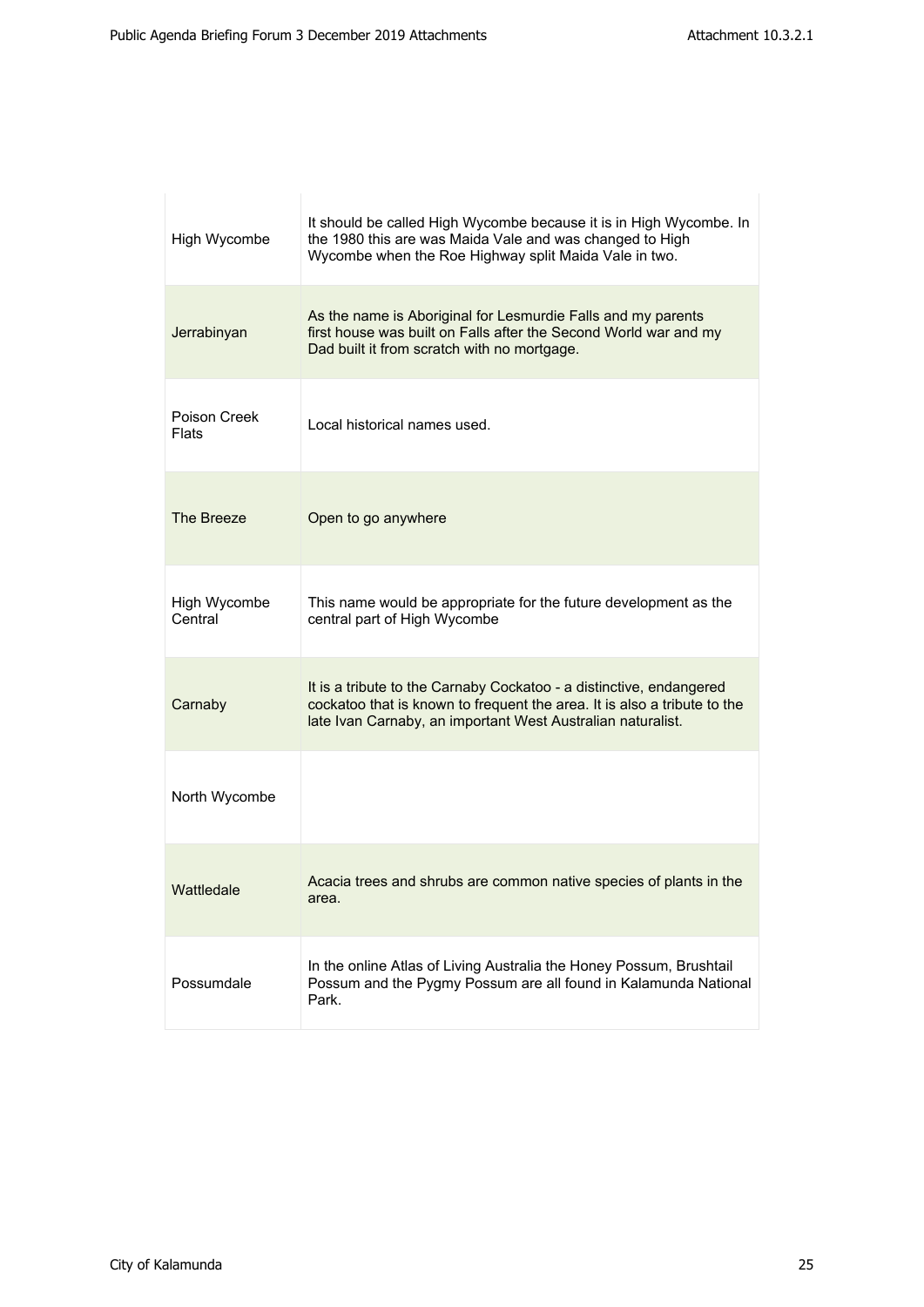| COOINDA      | I love the Shire of Kalamunda area having now lived here foe 18<br>years.<br>The name COOINDA means "happy place"                                                                                                                                                                                                                                                                                                                                                                                                                                                                                                                                                                                                                                                                                                                                                                                                                                                                                                                                                                                                                                                                                                                                                                                    |
|--------------|------------------------------------------------------------------------------------------------------------------------------------------------------------------------------------------------------------------------------------------------------------------------------------------------------------------------------------------------------------------------------------------------------------------------------------------------------------------------------------------------------------------------------------------------------------------------------------------------------------------------------------------------------------------------------------------------------------------------------------------------------------------------------------------------------------------------------------------------------------------------------------------------------------------------------------------------------------------------------------------------------------------------------------------------------------------------------------------------------------------------------------------------------------------------------------------------------------------------------------------------------------------------------------------------------|
| <b>Ellis</b> | I propose that the new suburb be named 'Ellis' after the early<br>Kalamunda settler Charles Ellis, who settled and worked in<br>Kalamunda before 1900.<br>Charles Ellis' work as a butcher and baker means he was involved in<br>serving others in the community, making use of the land to build up<br>the community - which is precisely what is being developed in the<br>'Forrestfield North' area. Land which has been set aside and<br>overlooked is now being brought to life, for the good of the whole<br>community. This land will be developed and improved, creating jobs<br>and dwellings in the local area.<br>Charles Ellis also started a motor garage and taxi business in<br>Kalamunda in 1924. This shows he was supporting and making the<br>most of advances in technology. Mr Ellis came from the past, and<br>moved into the future by developing his skills and infrastructure. This<br>is currently happening in the Forrestfield North area, which will<br>benefit from advances in new technology (the underground train<br>line), and will create jobs and new opportunities for those who adapt<br>their skills to new technology.<br>Just as Charles Ellis adapted to the motor industry, and did not<br>oppose developments in the region, we should see the positive |
|              | impact and benefits that will flow from the new train line and land use<br>changes. If the developments will disrupt something in my life, then I<br>should use it as a positive motivator, to move on in life and learn new<br>skills.<br>Charles Ellis was named a justice of the peace in 1936, (as shown in<br>the Government Gazette W.A. on 20th April 1956), meaning he went<br>on to be a responsible member of the community. It is worthy of an<br>early settler who improved and developed the region to have this<br>suburb named after him. The name has English origins, which<br>reflects the early settlers homeland, and suits the surrounding<br>suburbs of Maida Vale, and High Wycombe.                                                                                                                                                                                                                                                                                                                                                                                                                                                                                                                                                                                          |
|              | Ellis' cottage was built by Charles and Annie Ellis and Charles Ellis<br>commenced his business as a butcher from this premises. The<br>couple had two children, also called Charles and Annie and his son,<br>Charles jnr, joined him in the trade. The business operated from this<br>premises for many years and the family also operated a bakery from<br>the shop next door. The cottage was owned by the family until 1964<br>and was relocated from its location in Central Road in 1993. It is now<br>in the History Village in Kalamunda. The place has historic value as<br>an example of a simple residence which operated also as a<br>commercial building built at the turn of century. The place as social<br>value as part of the collection of buildings within the History village<br>precinct which was created with community support and<br>demonstrates the value the community places on the history of the<br>town.                                                                                                                                                                                                                                                                                                                                                           |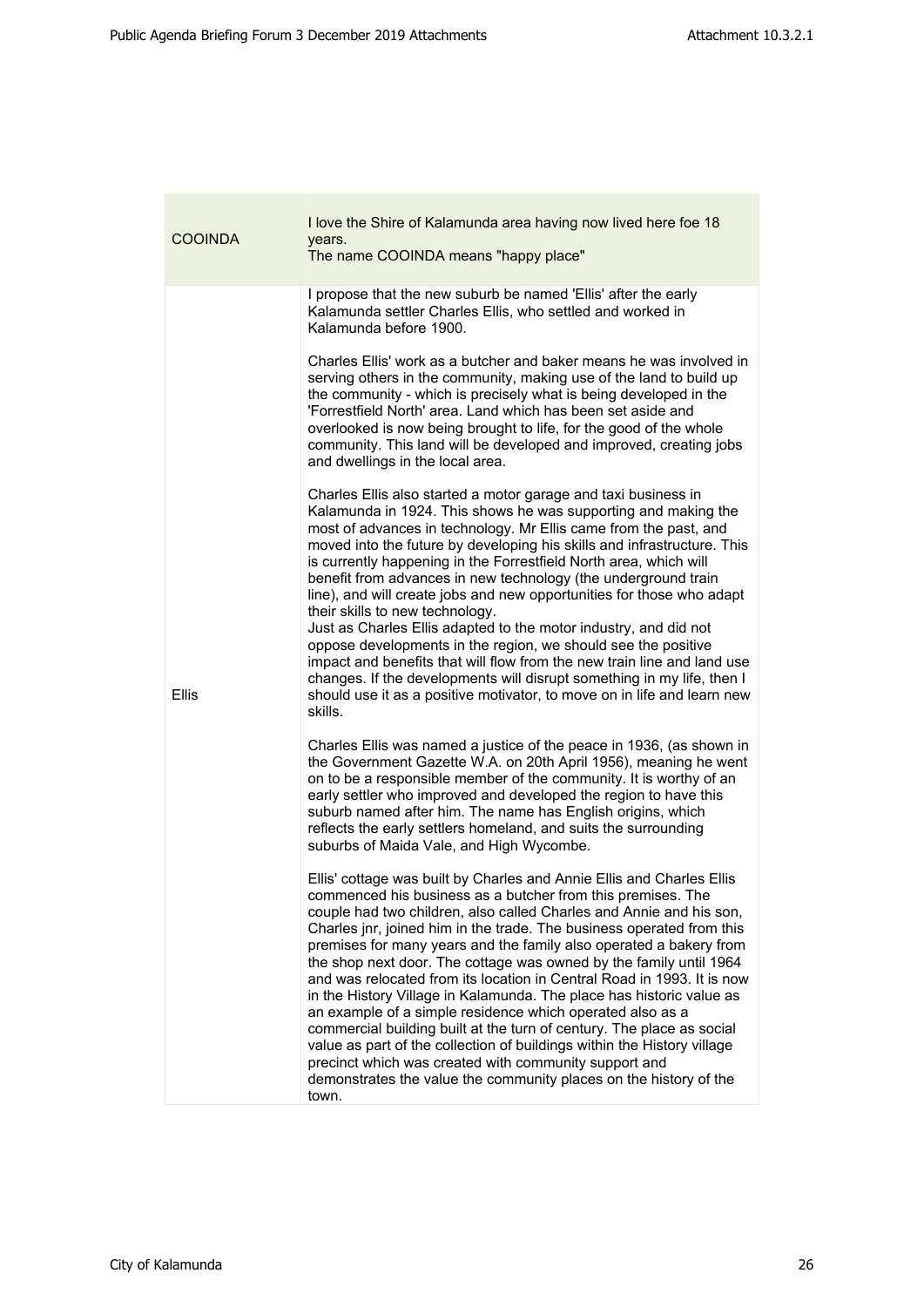|                                                                             | See http://www.kalamunda.wa.gov.au/Leisure-Tourism/Sports-<br>Fitness/Walking-Cycling/Walking-Trails/Kalamunda-Town-Heritage-<br>Trail                                                                                                                                                                                                                                                                                                                                                                                                                                                                                                                                                                                                                                                                                                                                                                                                                                                                                                                           |
|-----------------------------------------------------------------------------|------------------------------------------------------------------------------------------------------------------------------------------------------------------------------------------------------------------------------------------------------------------------------------------------------------------------------------------------------------------------------------------------------------------------------------------------------------------------------------------------------------------------------------------------------------------------------------------------------------------------------------------------------------------------------------------------------------------------------------------------------------------------------------------------------------------------------------------------------------------------------------------------------------------------------------------------------------------------------------------------------------------------------------------------------------------|
| Keilwell                                                                    | '-The Keil's have roots in the land of that area<br>- it has a small association of water (poison gully)<br>-keil translated from German means wedge, the suburbs is the<br>wedge between the new station, residential and industrial area                                                                                                                                                                                                                                                                                                                                                                                                                                                                                                                                                                                                                                                                                                                                                                                                                       |
| Angiozanthusis                                                              | This is the genus name of the red and green kangaroo paw which<br>used to be ubiquitous in this area and in some places can still be<br>found in abundance. The red and green colour is the colour of<br>several school uniforms within the Kalamunda area.                                                                                                                                                                                                                                                                                                                                                                                                                                                                                                                                                                                                                                                                                                                                                                                                      |
| <b>Grand Vale</b>                                                           | It contains a positive connotation in the word Grand and fits well with<br>close suburbs like Maida Vale and High Wycombe                                                                                                                                                                                                                                                                                                                                                                                                                                                                                                                                                                                                                                                                                                                                                                                                                                                                                                                                        |
| Karak Cala / Cala<br>Karak / Karak (one<br>of them or<br>something similar) | "Karak" being the South West Aboriginal word for "black cockatoo",<br>or "red-tailed cockatoo", or "black feather" (from my research) &<br>"Cala" being the word for "home" as we all know from the word<br>"Kalamunda".<br>The area is know to host both Carnaby's and Red-Tailed Black<br>Cockatoos.<br>The area (from vegetation surveys) is will known to contain tree<br>species used for foraging and roosting for these cockatoos (Marri,<br>Banksia etc).<br>Both the White and Red-Tailed Black Cockatoos are protected on<br>federal and state registers and listed as 'Endangered' and<br>'Vulnerable' respectively.<br>This name gives due regard to the values of the Kalamunda people,<br>being a respect for aboriginal heritage and culture and respect for<br>the environment. Also the name is similar, but not too similar to<br>Kalamunda! We need to uphold to values into the future.<br>See document here:<br>https://ro.ecu.edu.au/cgi/viewcontent.cgi?referer=https://www.google.<br>com.au/&httpsredir=1&article=7885&context=ecuworks |
| Quenda Cove                                                                 | Due to the native fauna species of quenda, that are abundant in the<br>area.                                                                                                                                                                                                                                                                                                                                                                                                                                                                                                                                                                                                                                                                                                                                                                                                                                                                                                                                                                                     |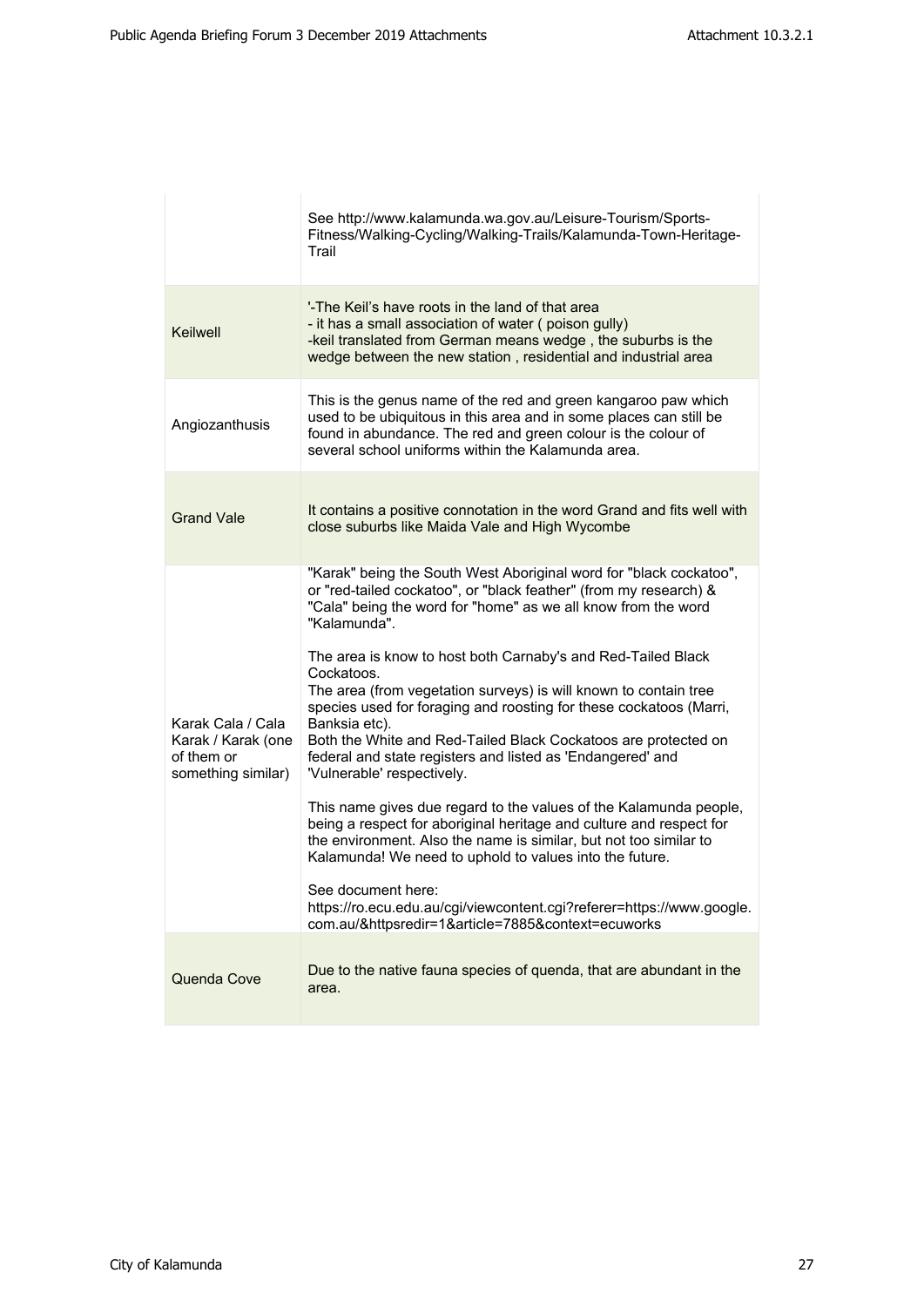| <b>FORRESTGATE</b> | It's the gateway to the John Forrest national park.                                                                           |
|--------------------|-------------------------------------------------------------------------------------------------------------------------------|
| <b>ROEBERKSON</b>  | The name is taken from the precincts of:<br>Roe Hwy<br><b>Berkshire Rd</b><br>Poison Gully Creek                              |
| Quenda             | It is a native animal found in the Kalamunda Shire.                                                                           |
| Parkhill           | In that area ther is a lots Parks and beautiful hills                                                                         |
| Woodlupine         | Named after a creek to the South that runs through the Forrestfield<br>area. The creeks inflow is from the Mundy Park region. |
| Magpie grove       | Because there are lots of magpies in the area                                                                                 |
| Caladenea          | Caladenea is the botanical name for the native cowship orchid which<br>grows in this area and throughout Kalamunda as well.   |
| Newway             | New way to airport, new divers                                                                                                |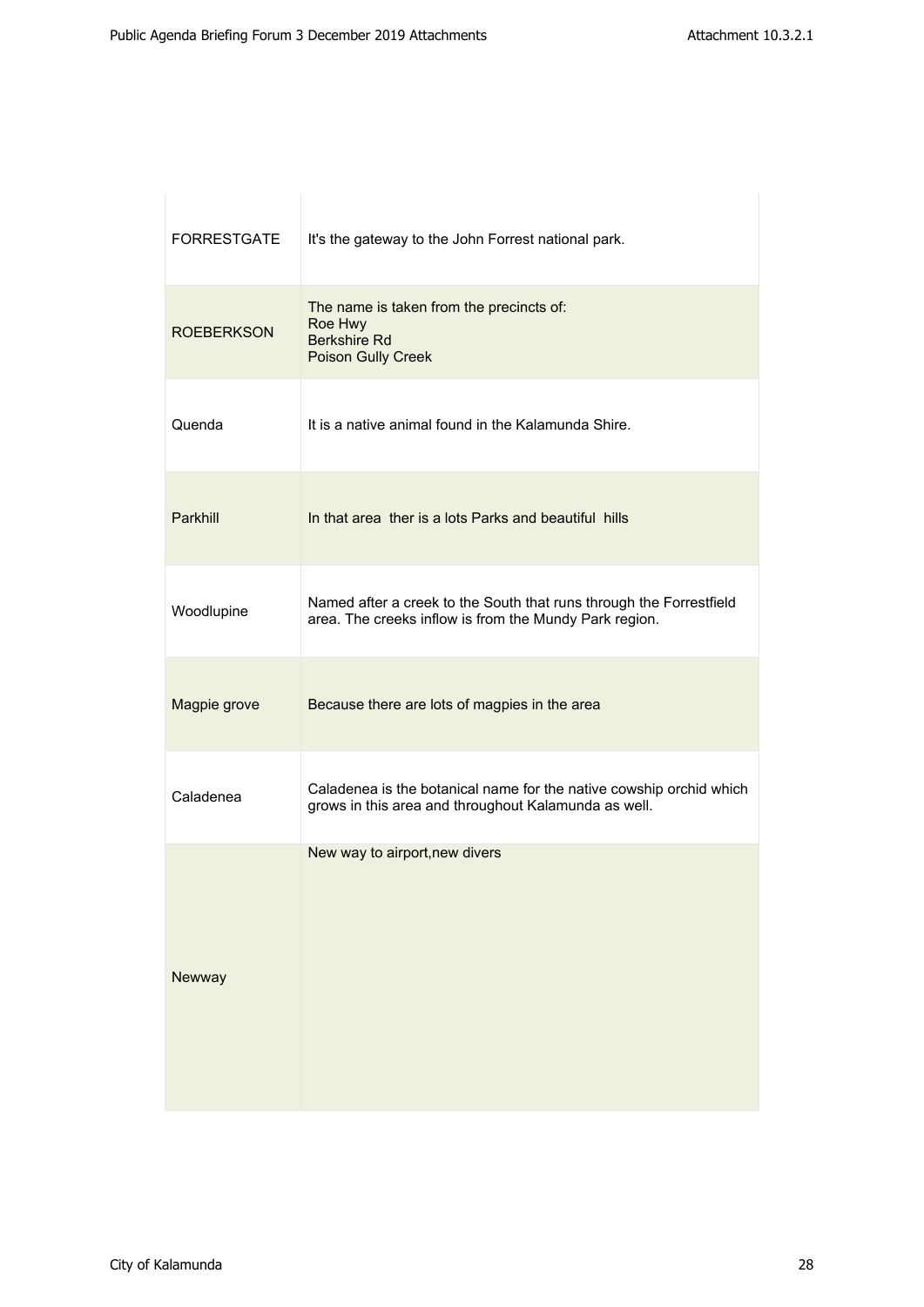| Munday                               | The general area to the east of the Perth Airport is known by the<br>Whadjuk people as Munday Swamp. Munday swamp is an extremely<br>important Aboriginal cultural heritage place. Whadjuk people used<br>this place for camping, hunting and ceremony. You can see<br>numerous sites recorded here (see attached map) including<br>archaeological sites where artefacts have been found.<br>The Mundy Regional Park has been named for similar reasons<br>https://parks.dpaw.wa.gov.au/park/mundy                                                                                                                                                                                                                                                                                                                                                                                                                          |
|--------------------------------------|-----------------------------------------------------------------------------------------------------------------------------------------------------------------------------------------------------------------------------------------------------------------------------------------------------------------------------------------------------------------------------------------------------------------------------------------------------------------------------------------------------------------------------------------------------------------------------------------------------------------------------------------------------------------------------------------------------------------------------------------------------------------------------------------------------------------------------------------------------------------------------------------------------------------------------|
| <b>Darlmoorluk</b>                   | Darlmoorluk is the Noongar name for the Twenty-Eight parrot (the<br>Australian Ringneck subspecies Barnardius zonarius semitorquatus).<br>This particularly subspecies is native to the south-west of Western<br>Australia and is a frequent and joyous sight in Perth's eastern<br>suburbs along the hills (including the area of the new suburb). In the<br>Noongar culture, the darlmoorluk is said to be the protector of<br>camps, which makes it a very apt name for a new community.                                                                                                                                                                                                                                                                                                                                                                                                                                 |
| Junction                             | Having grown up (Age 2 to current - now 38) in Forrestfield/High<br>Wycombe i have a strong affinity with the local area. Often asked by<br>interstate work colleagues or even people unfamilar with Perths<br>eastern suburbs - so where is High Wycombe? For simplicity I often<br>just said out near the airports - but in all reality the area is so much<br>more! It has served as the 'junction' for the east/west rail network for<br>decades. People pass thru our suburbs to get to the Great Eastern<br>Hwy junction when headed east and similarly to the Great Northen<br>Hwy - and noting Roe Hwy now serves as a junction to head south<br>and more importantly to the Wharf/Ports. It of course also serves as<br>a 'junction' to our airports. Added to this is the exciting development<br>of our new (local train) Station which will provide a another junction<br>in and around WA via the rail network |
| 1) High Grove 2)<br>Barton 3) Dawson | 1) Area between High Wycombe and orange grove<br>2) After the first prime minister of Australia<br>3) After Dawson's Nursey, which is a local business that has been in<br>our area for over 50 years                                                                                                                                                                                                                                                                                                                                                                                                                                                                                                                                                                                                                                                                                                                       |
| Yagan                                | Yagan was a leader of his people. He fought for what he considered<br>right in this area. He travelled from upper swan to as far as south as<br>Dwellingup and used the Bibbulmun track. The word Yagan is easy<br>to say and write                                                                                                                                                                                                                                                                                                                                                                                                                                                                                                                                                                                                                                                                                         |
| <b>Beeloo</b>                        | In recognition of the people from the Nyungar group that lived in this<br>area prior to white settlement                                                                                                                                                                                                                                                                                                                                                                                                                                                                                                                                                                                                                                                                                                                                                                                                                    |
| Timberland                           | The area was originally forest so timber is suitable but different.                                                                                                                                                                                                                                                                                                                                                                                                                                                                                                                                                                                                                                                                                                                                                                                                                                                         |